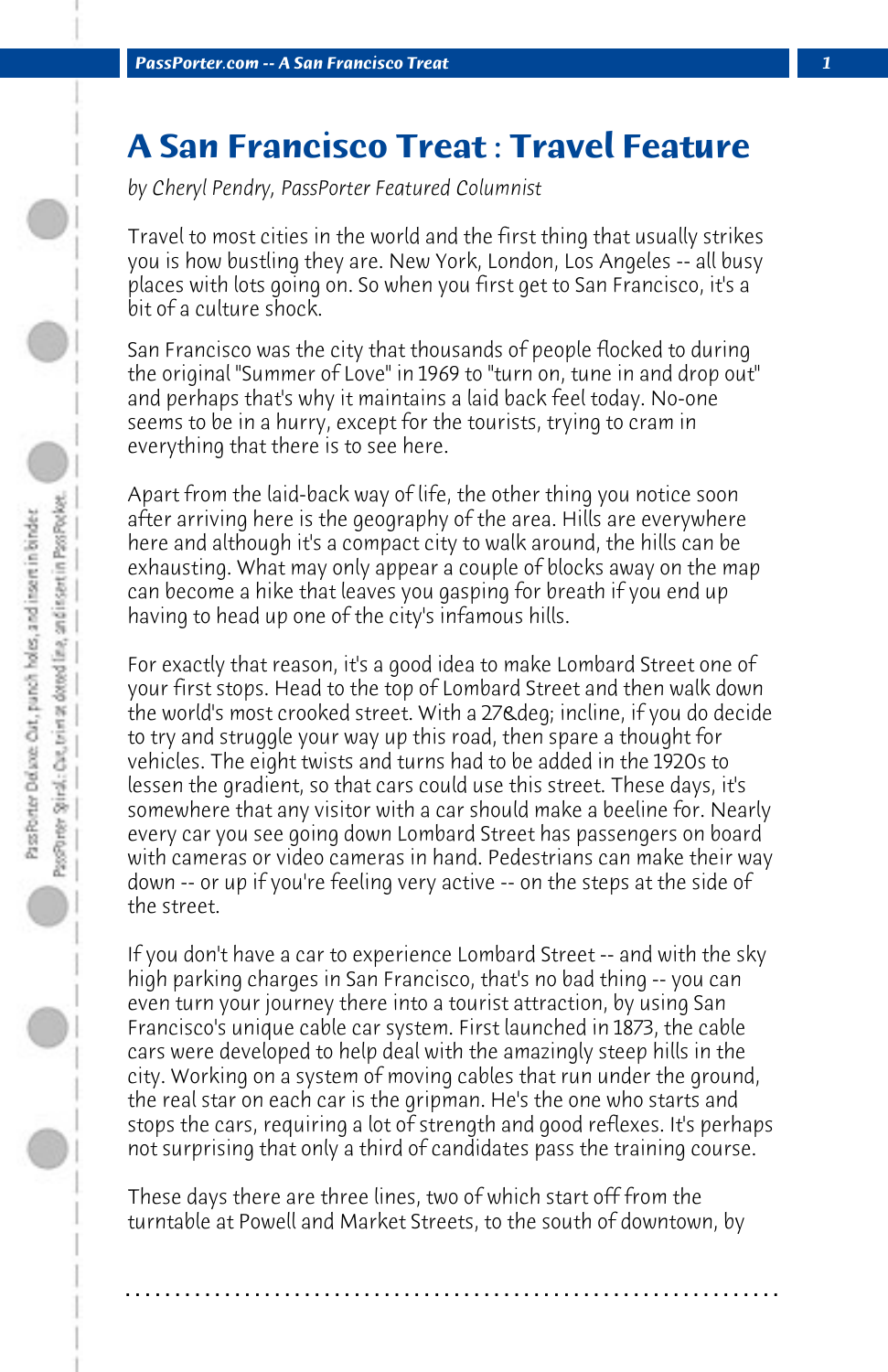Union Square. Both take you up towards the Fisherman's Wharf area. The other line runs east to west through the Financial District and Chinatown. Both routes offer plenty of sights along the way, as well as helping to get visitors around the city and, for the bravest, there's added excitement from jumping on board, standing on the boards and clinging on to the poles on the outside of the car. It's something that everyone should experience on their trip to the city.

Tickets are \$3.00 each way for everyone over the age of five. Seniors and the disabled can get a discounted rate of \$1.00 between 9pm and 7am, but the more cost-effective way to get around is to buy a passport, which also allows you to ride on the bus and streetcar systems. They cost \$9.00 for one day, \$15.00 for three days and \$20.00 for seven days.

Perhaps the most popular cable car destination is Fishermen's Wharf. Although some people feel that this area has become too commercial, it still has a lot of charm. You'll never go hungry or be without a souvenir for long in this part of the city! The less commercial attractions include the sea lions that bask on the famous Pier 39, and San Francisco Maritime, a historic park run by the National Park Service, which includes a range of historic maritime vessels, a museum, and a fascinating visitor's center.

Walk a little further along and you'll come to Ghirardelli Square, a definite "must-do" for every chocolate lover. Although you won't find candy bars made here now, they're still for sale, are certainly worth sampling, and may prove to be an excellent source of souvenirs for everyone back home!

This area offers some superb views out to what may well be San Francisco's best known landmark -- the Golden Gate Bridge, although count yourself lucky if you can see it without the famous fog that often enshrouds it. The fog is formed where cold ocean water meets the heat of the Californian mainland. When the Golden Gate Bridge opened in 1937, it was the world's longest and tallest suspension structure and today around 40 million vehicles use its six lane highway each year. You don't need a car to cross the bridge, though. Pedestrians and cyclists can use the sidewalks during daylight hours, but bear in mind the bridge is 1.7 miles long, so be sure to wear comfortable shoes!

For many years, the Bay Bridge, which connects San Francisco to Oakland, has been the poor relation to the Golden Gate Bridge, but now that's all changing. At a cost of \$6.3 billion, a new bridge is being built and is due to be completed in 2012. In the meantime, traffic continues to use the old Bay Bridge, damaged in the 1989 earthquake, and it's a

**. . . . . . . . . . . . . . . . . . . . . . . . . . . . . . . . . . . . . . . . . . . . . . . . . . . . . . . . . . . . . . . . . .**